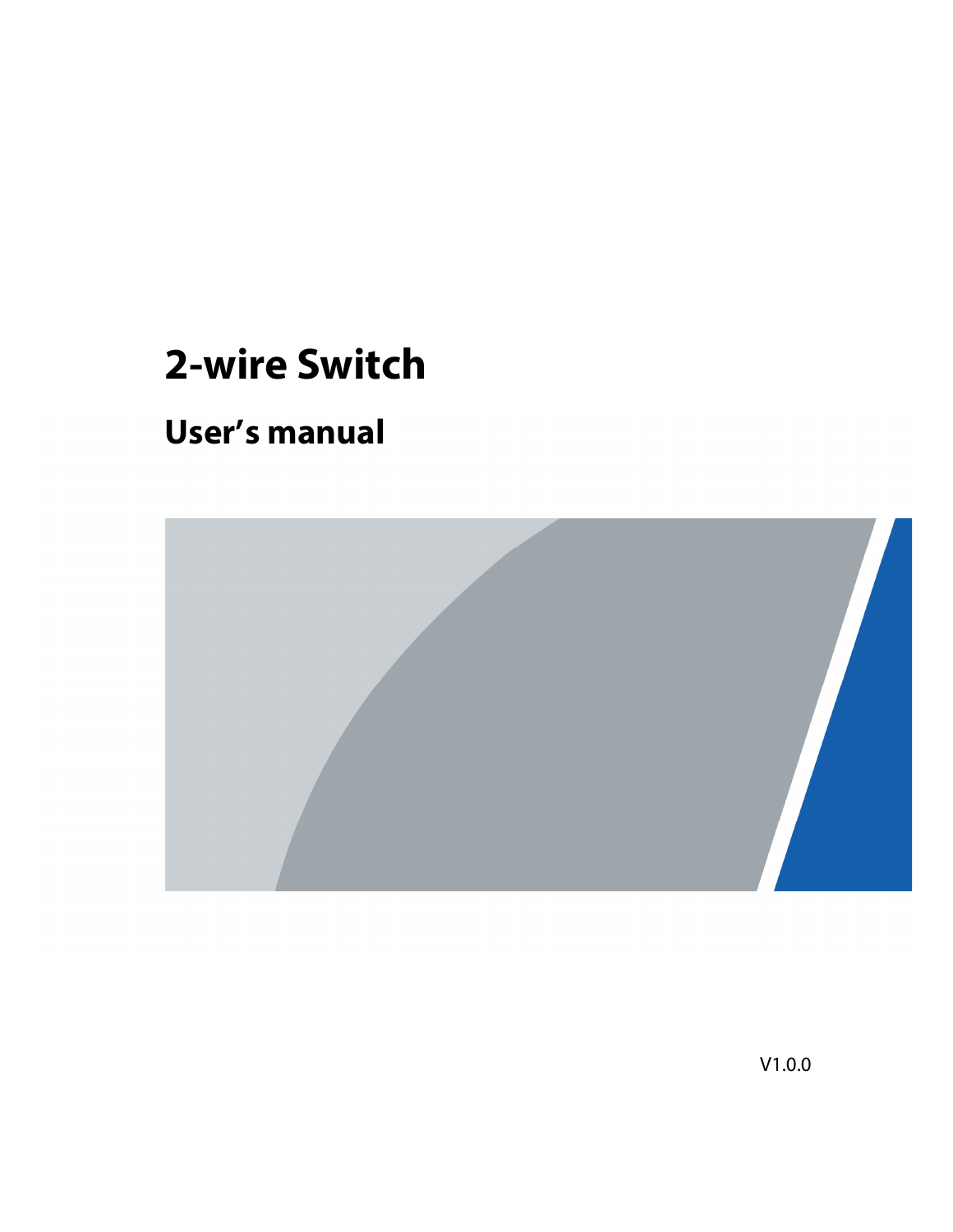# **Foreword**

# General

This manual introduces the structure and installation of the 2-wire switch (hereinafter referred to as the "switch").

# Safety Instructions

The following categorized signal words with defined meaning might appear in the manual.

| <b>Signal Words</b> | <b>Meaning</b>                                                                                                                                  |
|---------------------|-------------------------------------------------------------------------------------------------------------------------------------------------|
| <b>DANGER</b>       | Indicates a high potential hazard which, if not avoided, will result in<br>death or serious injury.                                             |
| <b>WARNING</b>      | Indicates a medium or low potential hazard which, if not avoided,<br>could result in slight or moderate injury.                                 |
| <b>CAUTION</b>      | Indicates a potential risk which, if not avoided, could result in<br>property damage, data loss, lower performance, or unpredictable<br>result. |
| <b>TIPS</b>         | Provides methods to help you solve a problem or save you time.                                                                                  |
|                     | Provides additional information as the emphasis and supplement to<br>the text.                                                                  |

# Revision History

| <b>Version</b> | <b>Revision Content</b> | <b>Release Time</b> |
|----------------|-------------------------|---------------------|
| V1.0.0         | First release.          | December 2020       |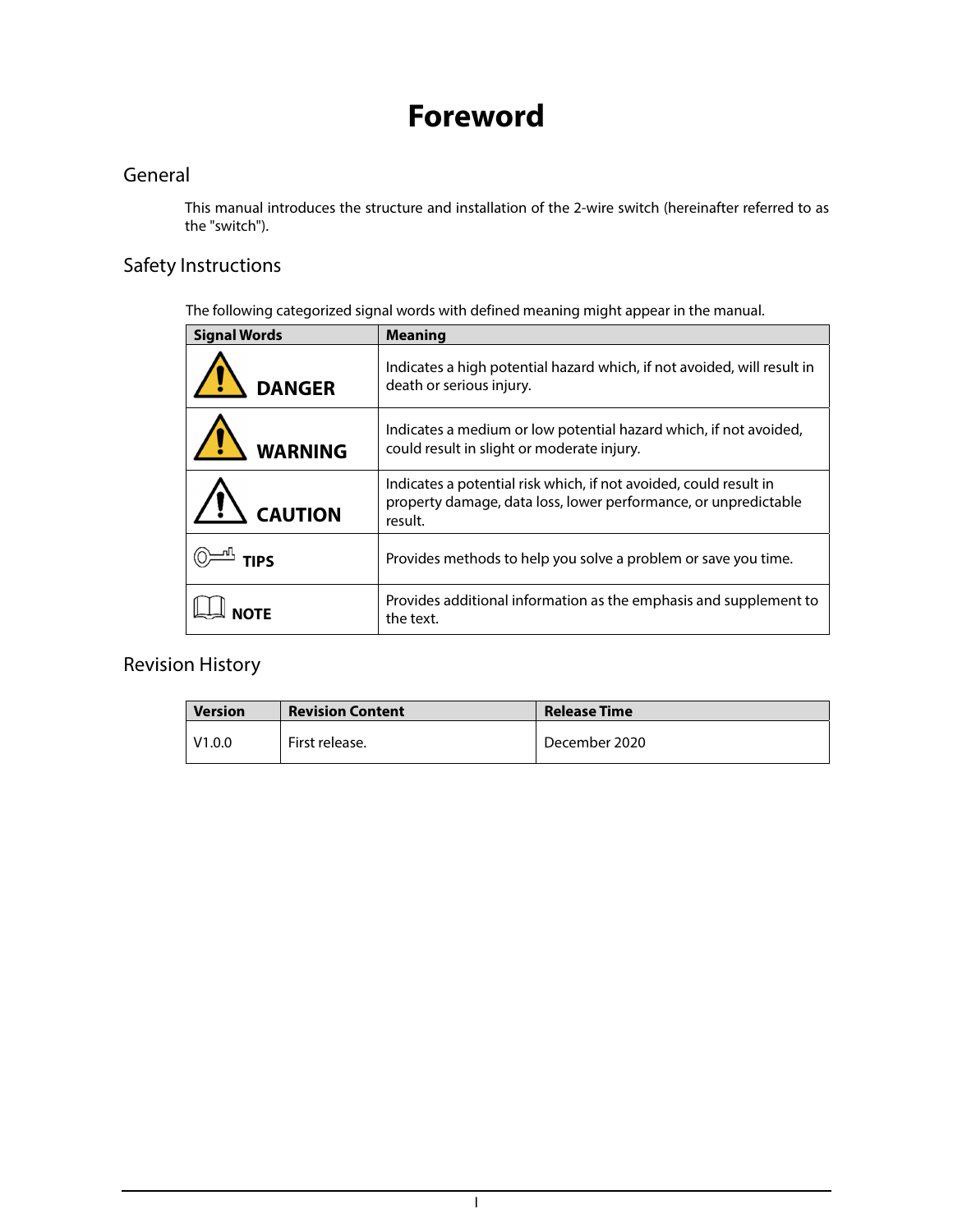# **Important Safeguards and Warnings**

This chapter introduces the contents covering proper handling of the switch, hazard prevention, and prevention of property damage. Read these contents carefully before using the switch, comply with them when using, and keep the manual well for future reference.

## Operation Requirement

- Change the default password after the switch is armed.
- Do not expose the switch to direct sunlight or near heat source.
- Do not expose the switch to dampness or dust.
- Install the switch horizontally or at a stable place to prevent it from falling.
- Do not drop or splash liquid onto the switch, or put anything filled with liquid onto the switch.
- Install the switch at a well-ventilated place, and do not block its vent.
- Use the switch within the rated range of power input and output.
- Do not dismantle the switch by yourself.
- Use the provided power supply.
- Before connecting cables, read and understand the structure first. See "2 Structure". for details.
- Before power on, make sure that all the cables are correctly connected.
- After powered on, if the POWER indicator is solid red, and RUN indicator flashes green, the switch is working properly.
- Before unplugging the power cable, make sure that the power switch is turned to "OFF".
- For best performance, only the first switch needs to be connected to the Ethernet when cascading multiple switches.
- Do not stack the switches on one another.

## Power Requirement

- The switch must use electric wires that conform to your local requirements and within their rated specifications.
- Use the power adapter provided with the switch; otherwise, it might result in people injury and device damage.
- Use power supply that meets SELV (safety extra low voltage) requirements, and supply power with rated voltage that conforms to Limited Power Source in IEC60950-1. For specific power supply requirements, refer to the label on the switch.
- For type I devices, use a grounded power socket.
- The appliance coupler is a disconnection device. Keep a convenient angle when using it.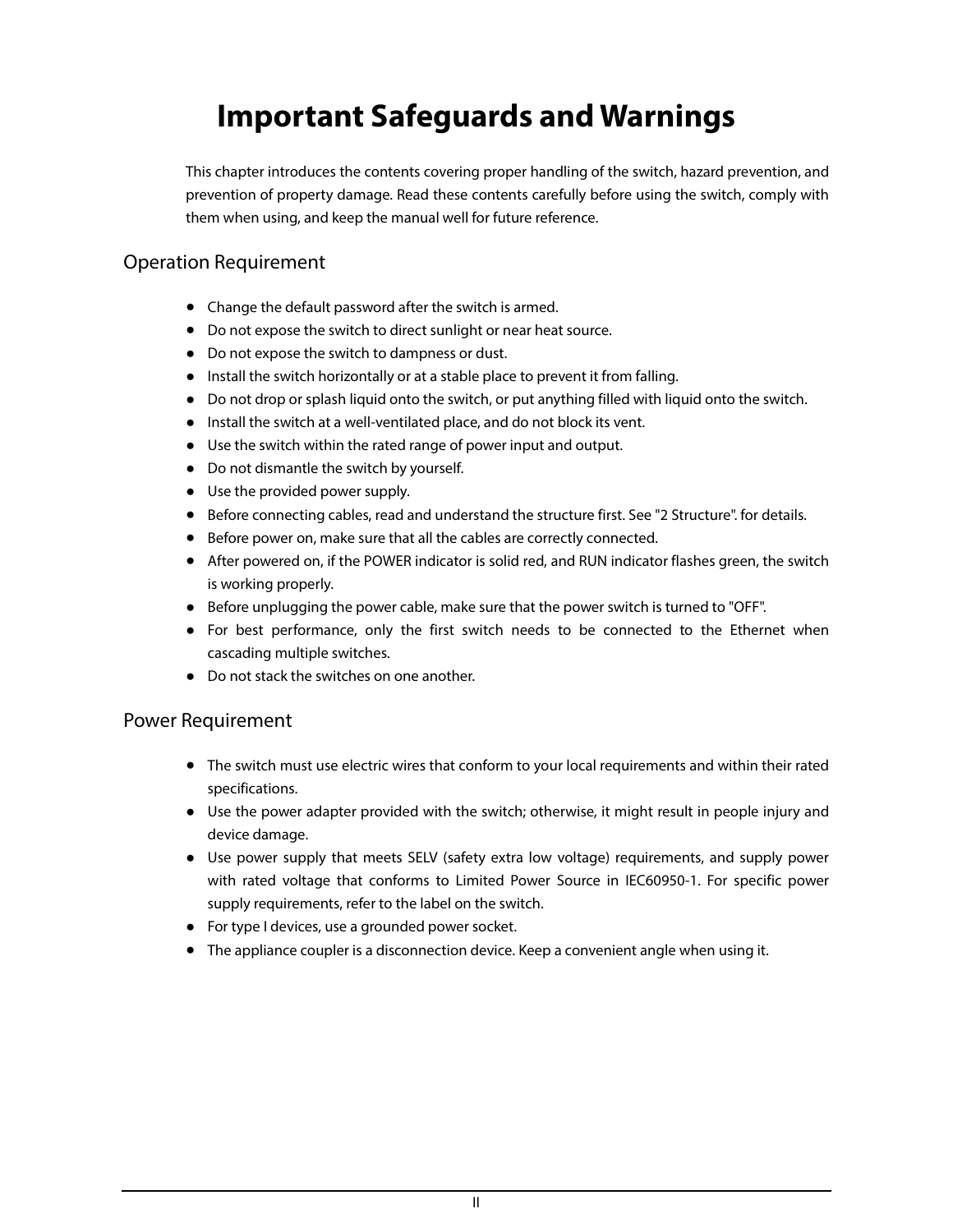# **Table of Contents**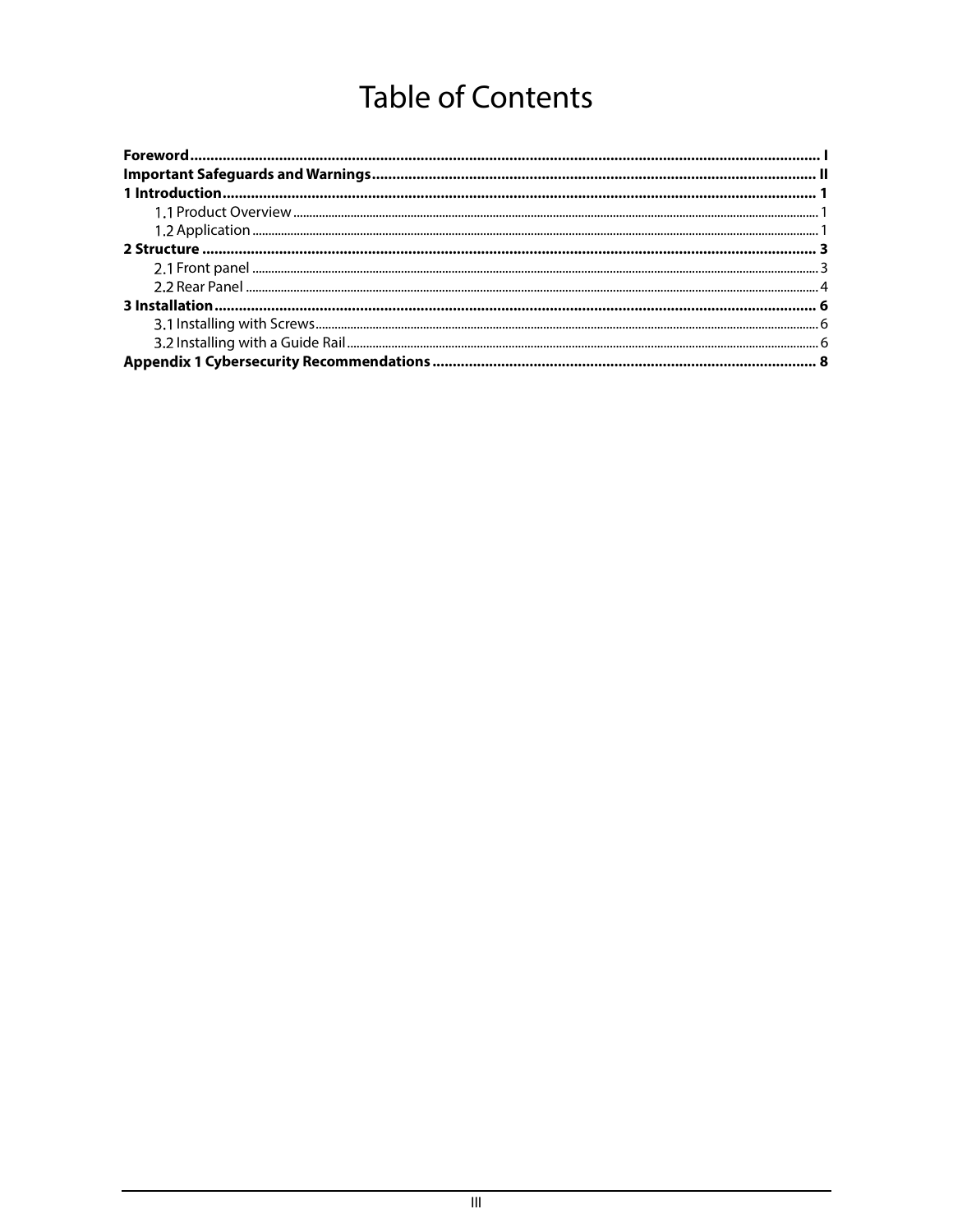# **1 Introduction**

# **1.1 Product Overview**

The switch provides one 2-wire P port, two 2-wire cascading ports and two RJ-45 ports. You can connect up to 10 switches together to bring as many as 200 devices into the network. This is applicable to an apartment where there are many tenants. When connected to network through the switch, 2-wire indoor monitors (VTH) can make calls, unlock doors and monitor.

# **1.2 Application**

A single 2-wire switch can connect at most 20 VTHs and 2 door stations (VTOs). Based on the total number of devices, we have villa and apartment.

## Villa

If there are no more than 20 VTHs and 2 VTOs, they can all connect to the same switch.



Figure 1-1 Villa network diagram

# Apartment

If there are more than 20 VTHs and 2 VTOs, you need more than one switch to connect them all to the network. Use the 2-wire cascading ports or RJ-45 ports to connect the switches as needed, and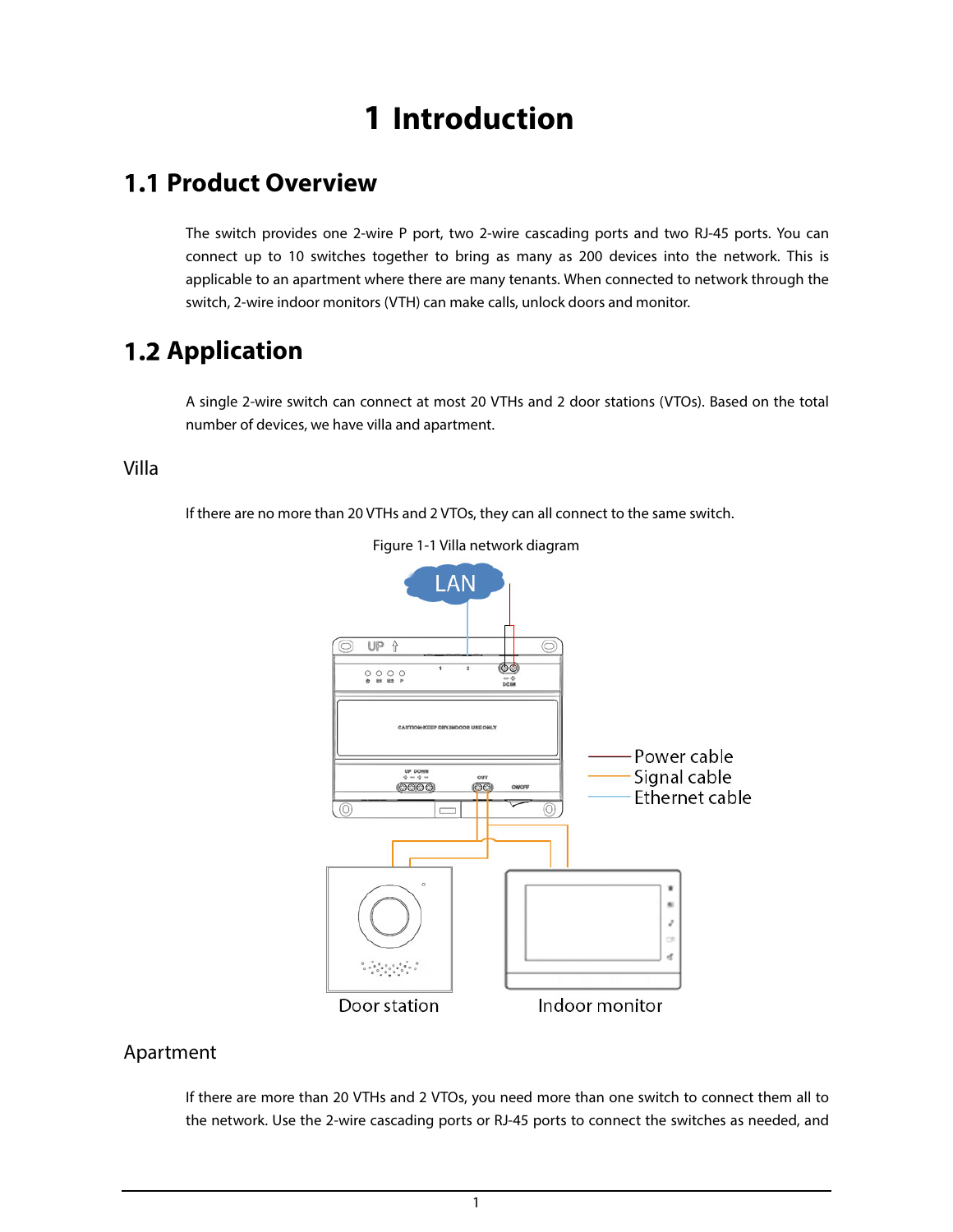make sure that all the switches are connected to the same network. Take cascading with the 2-wire cascading ports as an example.

 $\boxed{1}$ 

The cable connection of cascading with RJ-45 ports is the same as villa.



Figure 1-2 Apartment network diagram with 2-wire cascading ports

See the instruction below when choosing the right signal cables for the amount of devices you have: R (total resistance) = 6V/the number of VTHs/0.1A (the average current for each VTH) For example, the total resistance of the cables for 5 VTHs must be less than 6V/5/0.1A = 12Ω.

| 2-core cable<br>$50 \,\mathrm{m}$<br>20 VTHs and 2 VTOs.<br>Between 2 switches.<br>4-core cable<br>Between 1 switch and 1 VTH/VTO.<br>50 m.<br>$\bullet$<br>Between 2 switches.<br>$30 \text{ m}$ .<br>$\bullet$<br>12 VTHs and 2 VTOs.<br>Ethernet cable<br>there is only 1 VTO.<br>5 m and 30m.<br>$\bullet$ | <b>Cable Type for Cascading</b> | <b>Device</b><br><b>Supported</b><br>Quantity | <b>Maximum Distance</b>                                                           |
|----------------------------------------------------------------------------------------------------------------------------------------------------------------------------------------------------------------------------------------------------------------------------------------------------------------|---------------------------------|-----------------------------------------------|-----------------------------------------------------------------------------------|
|                                                                                                                                                                                                                                                                                                                |                                 |                                               |                                                                                   |
|                                                                                                                                                                                                                                                                                                                |                                 |                                               |                                                                                   |
|                                                                                                                                                                                                                                                                                                                |                                 |                                               | Between the switch and VTO when<br>The distance from the 2 VTOs to the<br>switch. |

Table 1-1 Description of using different cables

When using multiple switches, make sure that each switch is at least 3 m from the other ones.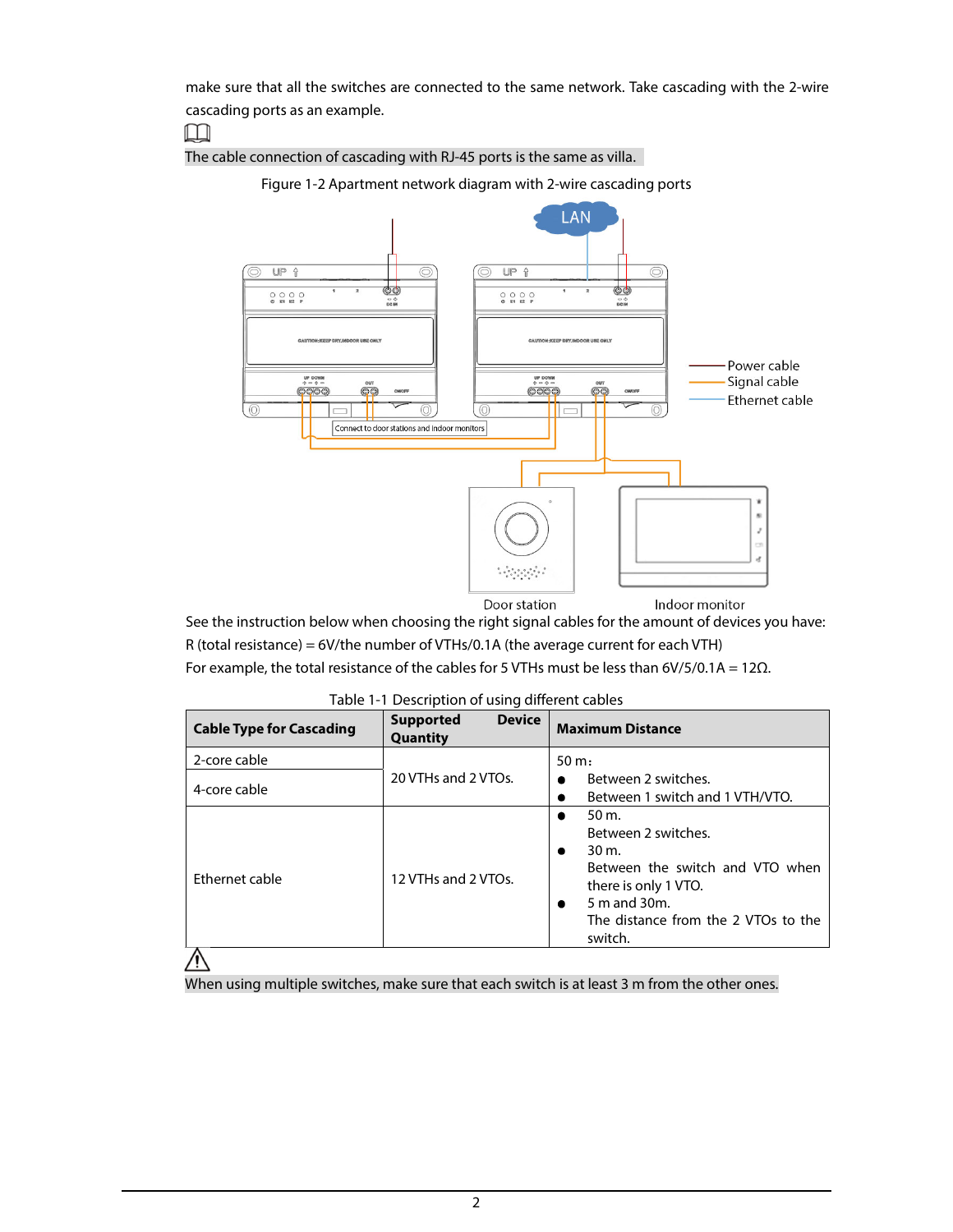# **2.1 Front Panel**



Table 2-1 Structure description

| No. | Item      | <b>Description</b>                                                                                                                                                                                                                                                                                                                                                                                                                                                                                                   |  |
|-----|-----------|----------------------------------------------------------------------------------------------------------------------------------------------------------------------------------------------------------------------------------------------------------------------------------------------------------------------------------------------------------------------------------------------------------------------------------------------------------------------------------------------------------------------|--|
|     | Indicator | From left to right:<br>POWER.<br>Red: Powered on.<br>♦<br>Off: No power.<br>♦<br>$\bullet$ E1.<br>Green flashes: The device is properly connected to uplink port.<br>♦<br>Solid green: No signal from the uplink port.<br>♦<br>Off: The device is powered off or malfunctioning.<br>◇<br>$\bullet$ E2.<br>Green flashes: The device is properly connected to downlink port.<br>♦<br>Solid green: No signal from the downlink port.<br>♦<br>Off: The device is powered off or malfunctioning.<br>◇<br>P.<br>$\bullet$ |  |
|     |           | Green flashes: Received PLC signal that either the VTH or VTO that is<br>♦<br>properly connected to the switch.<br>Solid green: All VTHs and VTOs are not properly connected.<br>♦<br>Off: The devices are powered off or malfunctioning.<br>♦                                                                                                                                                                                                                                                                       |  |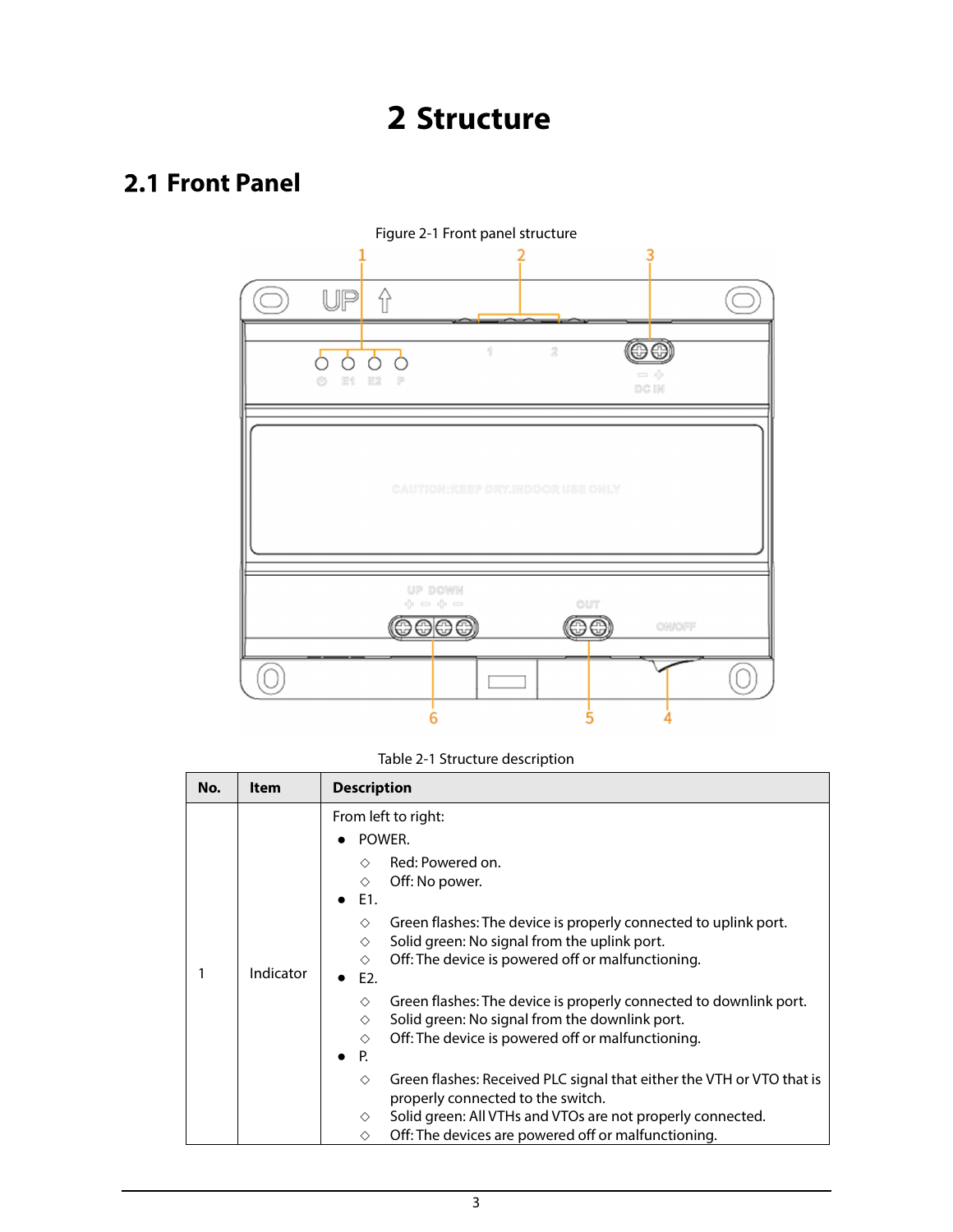| No. | <b>Item</b>                        | <b>Description</b>                                                                                                                                                                                                                                                                                                                                                                                                                                             |
|-----|------------------------------------|----------------------------------------------------------------------------------------------------------------------------------------------------------------------------------------------------------------------------------------------------------------------------------------------------------------------------------------------------------------------------------------------------------------------------------------------------------------|
| 2   | <b>Network</b>                     | 2 RJ-45 ports.                                                                                                                                                                                                                                                                                                                                                                                                                                                 |
| 3   | Power<br>input                     | Use 48V DC power supply.                                                                                                                                                                                                                                                                                                                                                                                                                                       |
| 4   | OFF/ON                             | Power switch.                                                                                                                                                                                                                                                                                                                                                                                                                                                  |
| 5   | 2-wire<br>ports                    | Connect up to 20 VTHs and 2 VTOs with no positive or negative poles.                                                                                                                                                                                                                                                                                                                                                                                           |
| 6   | Uplink<br>and<br>downlink<br>ports | UP.<br>Connect the positive pole to that of the downlink port of the previous<br>switch, and the same for the negative pole.<br>DOWN.<br>Connect the positive pole to that of the uplink port of the subsequent<br>switch, and the same for the negative pole.<br>Under certain conditions, these two ports can be connected to the EOC<br>port of a VTO, and you also need to connect the two positive poles together<br>and the same for the negative poles. |
|     |                                    |                                                                                                                                                                                                                                                                                                                                                                                                                                                                |

Before connecting cables, power off the switch first to avoid damaging it.

# **2.2 Rear Panel**



Figure 2-2 Rear panel structure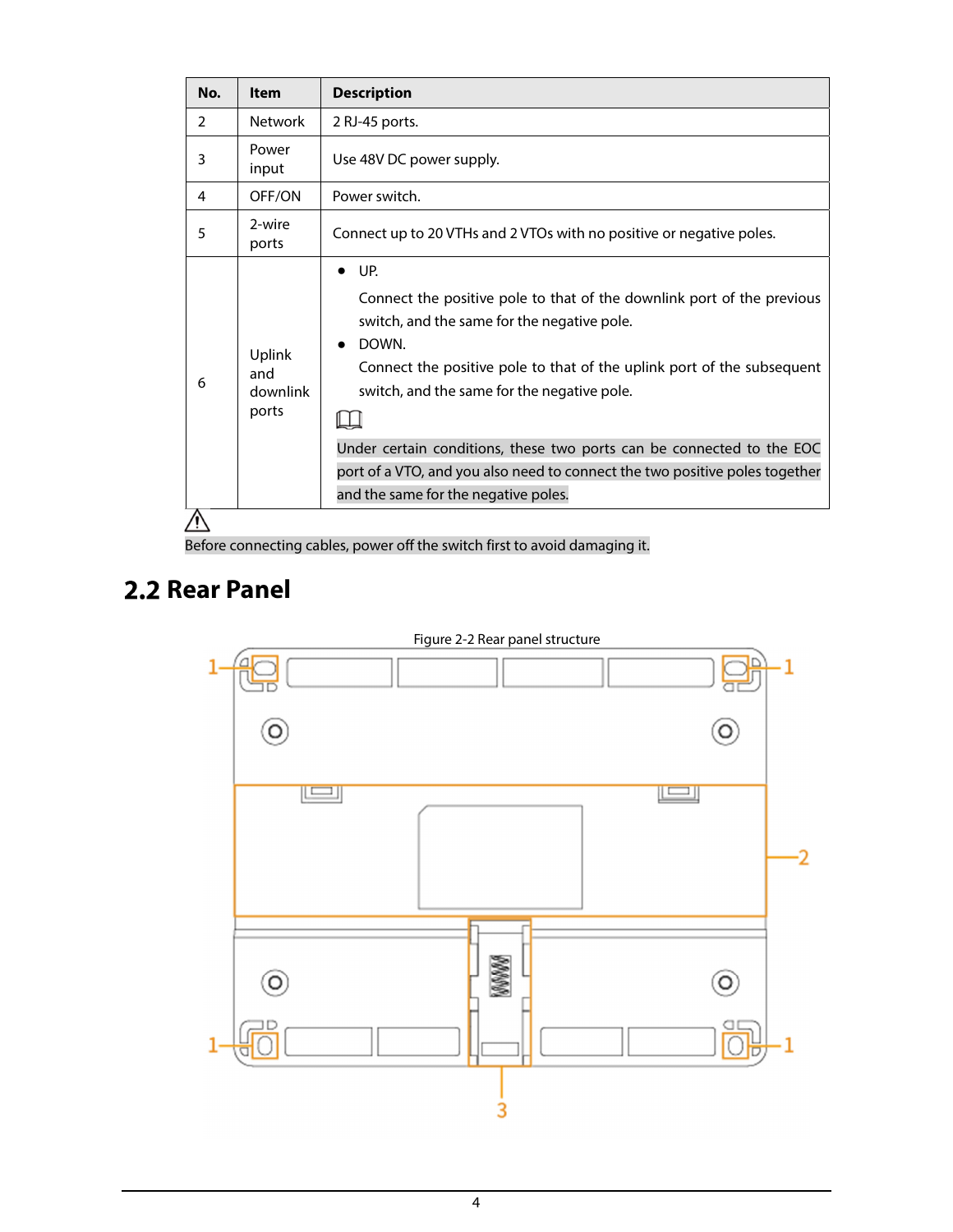Table 2-2 Structure description

| No. | Item        | <b>Description</b>                                                                       |
|-----|-------------|------------------------------------------------------------------------------------------|
|     | Screw holes | Use four ST3 $\times$ 18-SUS to install the switch. See "4.1 Installing with<br>Screws". |
|     | Rail        | Use a quide rail to install the switch. See "4.2 Installing with Slide Rail".            |
|     | Lower hook  | Fix the switch when installing with a guide rail.                                        |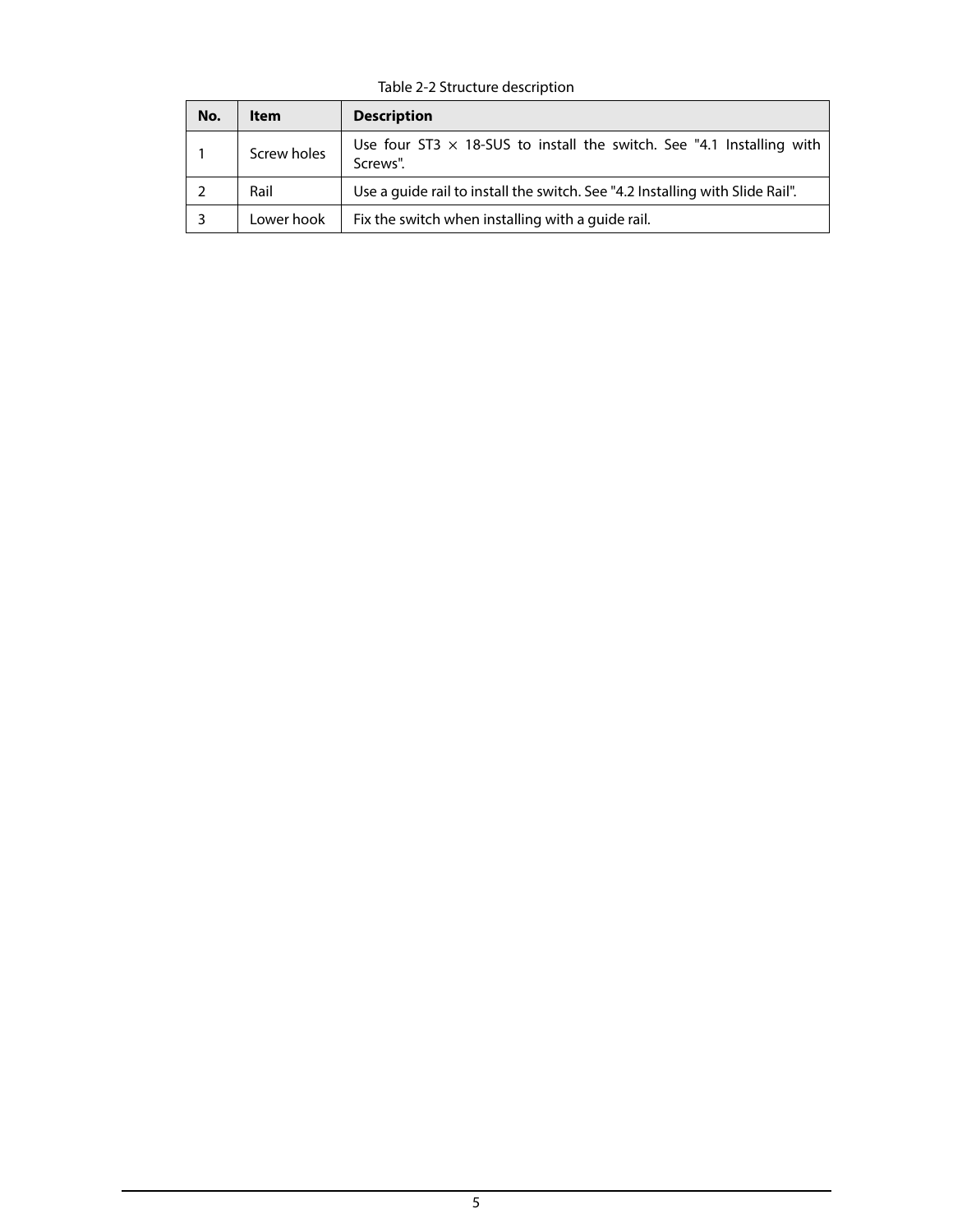# **3 Installation**

The chapter introduces how to install the switch on the wall with screws or a guide rail.

# **Installing with Screws**

Use screws to fix the switch at a proper location on the wall. Figure 3-1 Install the switch with screws



# **Installing with a Guide Rail**

# Preparation

Prepare a standard 35 mm guide rail.



The switch does not come with a guide rail.

## Procedure

 $Step 1$  Fix the guide rail at a proper location on the wall.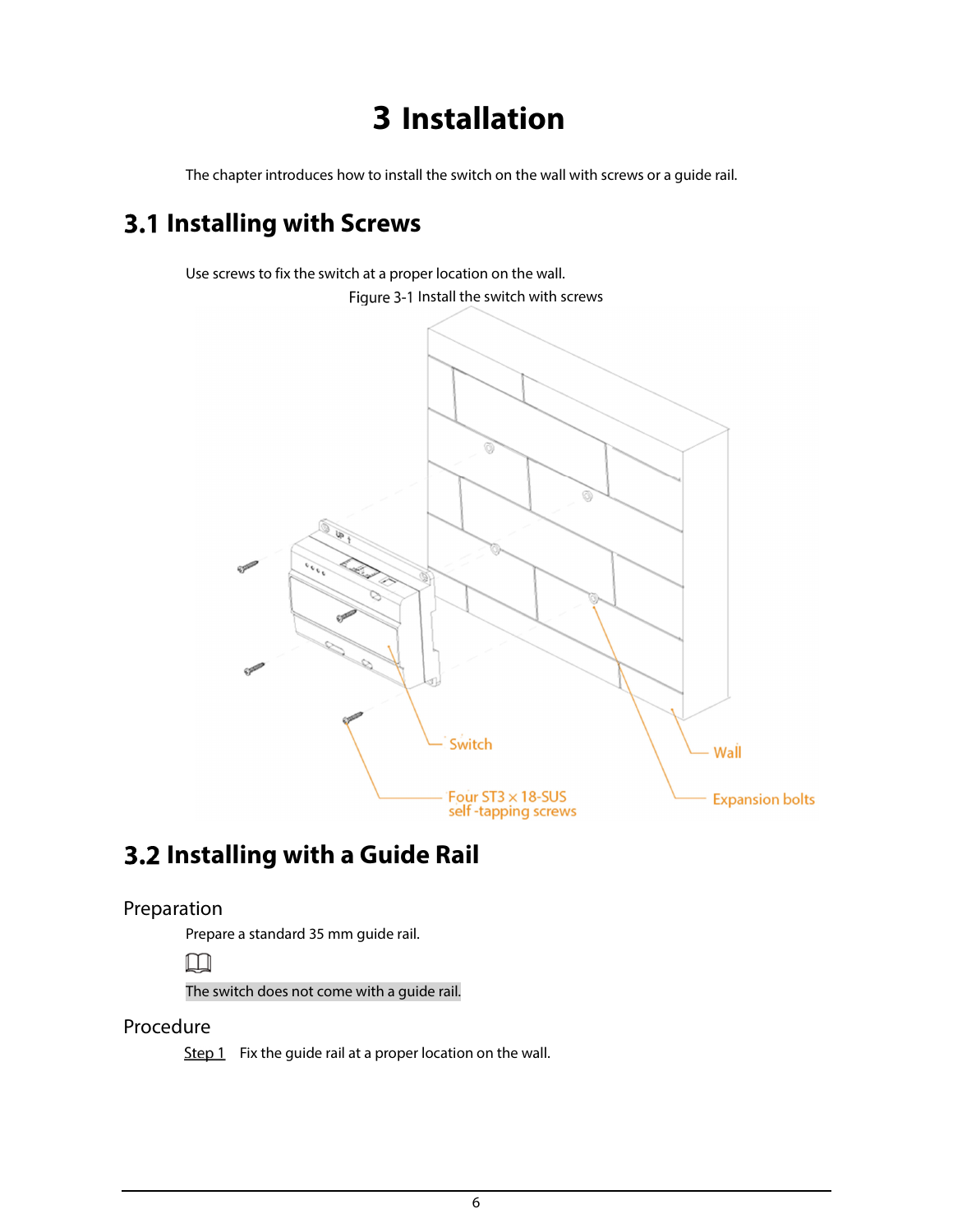

- $Step 2$  Fix the upper hooks inside the slot of the guide rail.
- Step 3 Pull down the lower hook and press the switch close to the guide rail.
- Step 4 Let go of the lower hook.
	- Figure 3-3 Install with a guide rail (2)

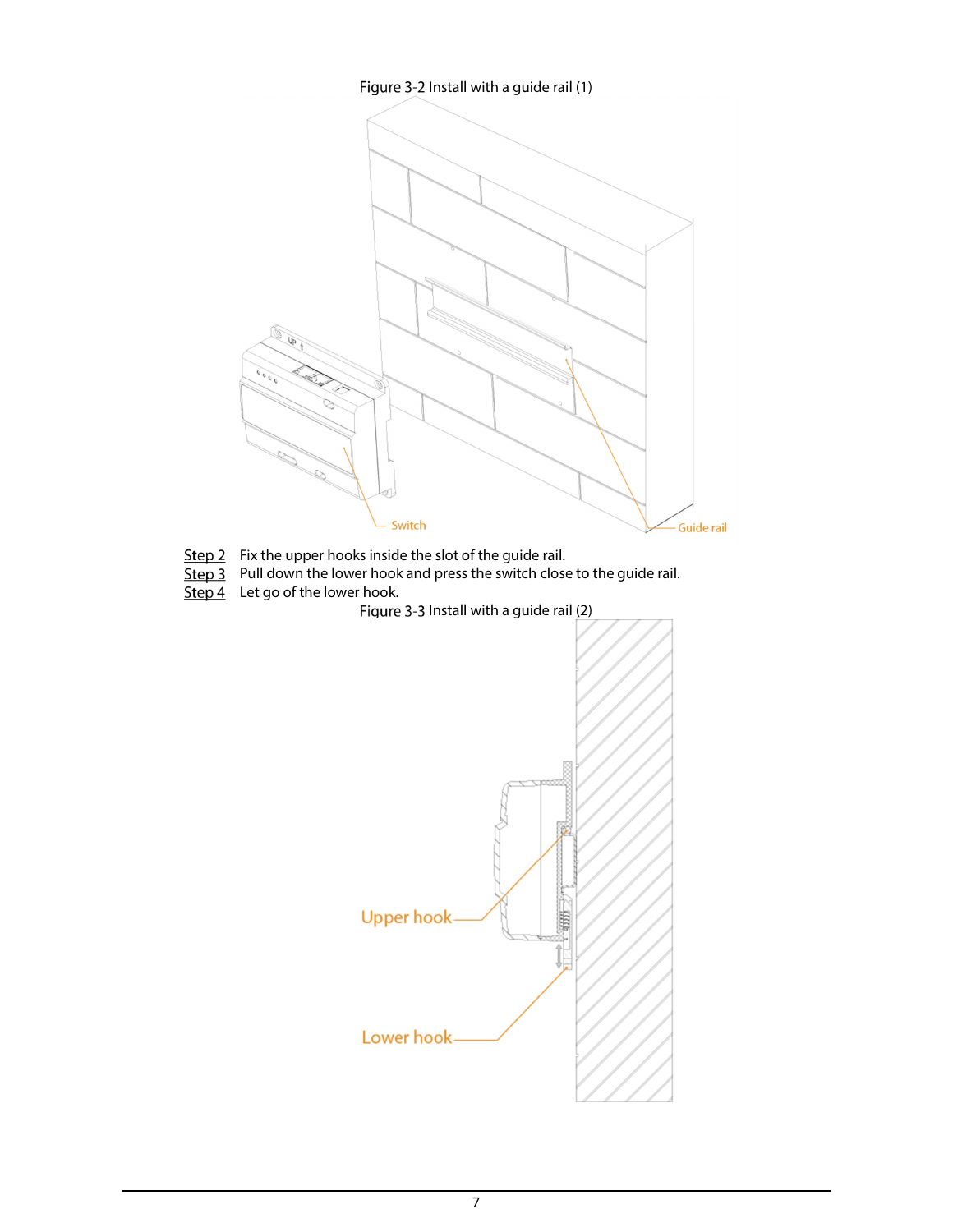# **Appendix 1 Cybersecurity Recommendations**

Cybersecurity is more than just a buzzword: it's something that pertains to every device that is connected to the internet. IP video surveillance is not immune to cyber risks, but taking basic steps toward protecting and strengthening networks and networked appliances will make them less susceptible to attacks. Below are some tips and recommendations on how to create a more secured security system.

#### **Mandatory actions to be taken for basic device network security:**

## **1. Use Strong Passwords**

- Please refer to the following suggestions to set passwords:
- The length should not be less than 8 characters;
- Include at least two types of characters; character types include upper and lower case letters, numbers and symbols;
- Do not contain the account name or the account name in reverse order;
- Do not use continuous characters, such as 123, abc, etc.;
- Do not use overlapped characters, such as 111, aaa, etc.;

## **2. Update Firmware and Client Software in Time**

- According to the standard procedure in Tech-industry, we recommend to keep your device (such as NVR, DVR, IP camera, etc.) firmware up-to-date to ensure the system is equipped with the latest security patches and fixes. When the device is connected to the public network, it is recommended to enable the "auto-check for updates" function to obtain timely information of firmware updates released by the manufacturer.
- We suggest that you download and use the latest version of client software.

#### **"Nice to have" recommendations to improve your device network security:**

#### **1. Physical Protection**

We suggest that you perform physical protection to device, especially storage devices. For example, place the device in a special computer room and cabinet, and implement well-done access control permission and key management to prevent unauthorized personnel from carrying out physical contacts such as damaging hardware, unauthorized connection of removable device (such as USB flash disk, serial port), etc.

## **2. Change Passwords Regularly**

We suggest that you change passwords regularly to reduce the risk of being guessed or cracked.

## **3. Set and Update Passwords Reset Information Timely**

The device supports password reset function. Please set up related information for password reset in time, including the end user's mailbox and password protection questions. If the information changes, please modify it in time. When setting password protection questions, it is suggested not to use those that can be easily guessed.

#### **4. Enable Account Lock**

The account lock feature is enabled by default, and we recommend you to keep it on to guarantee the account security. If an attacker attempts to log in with the wrong password several times, the corresponding account and the source IP address will be locked.

## **5. Change Default HTTP and Other Service Ports**

We suggest you to change default HTTP and other service ports into any set of numbers between 1024~65535, reducing the risk of outsiders being able to guess which ports you are using.

## **6. Enable HTTPS**

We suggest you to enable HTTPS, so that you visit Web service through a secure communication channel.

#### **7. MAC Address Binding**

We recommend you to bind the IP and MAC address of the gateway to the device, thus reducing the risk of ARP spoofing.

## **8. Assign Accounts and Privileges Reasonably**

According to business and management requirements, reasonably add users and assign a minimum set of permissions to them.